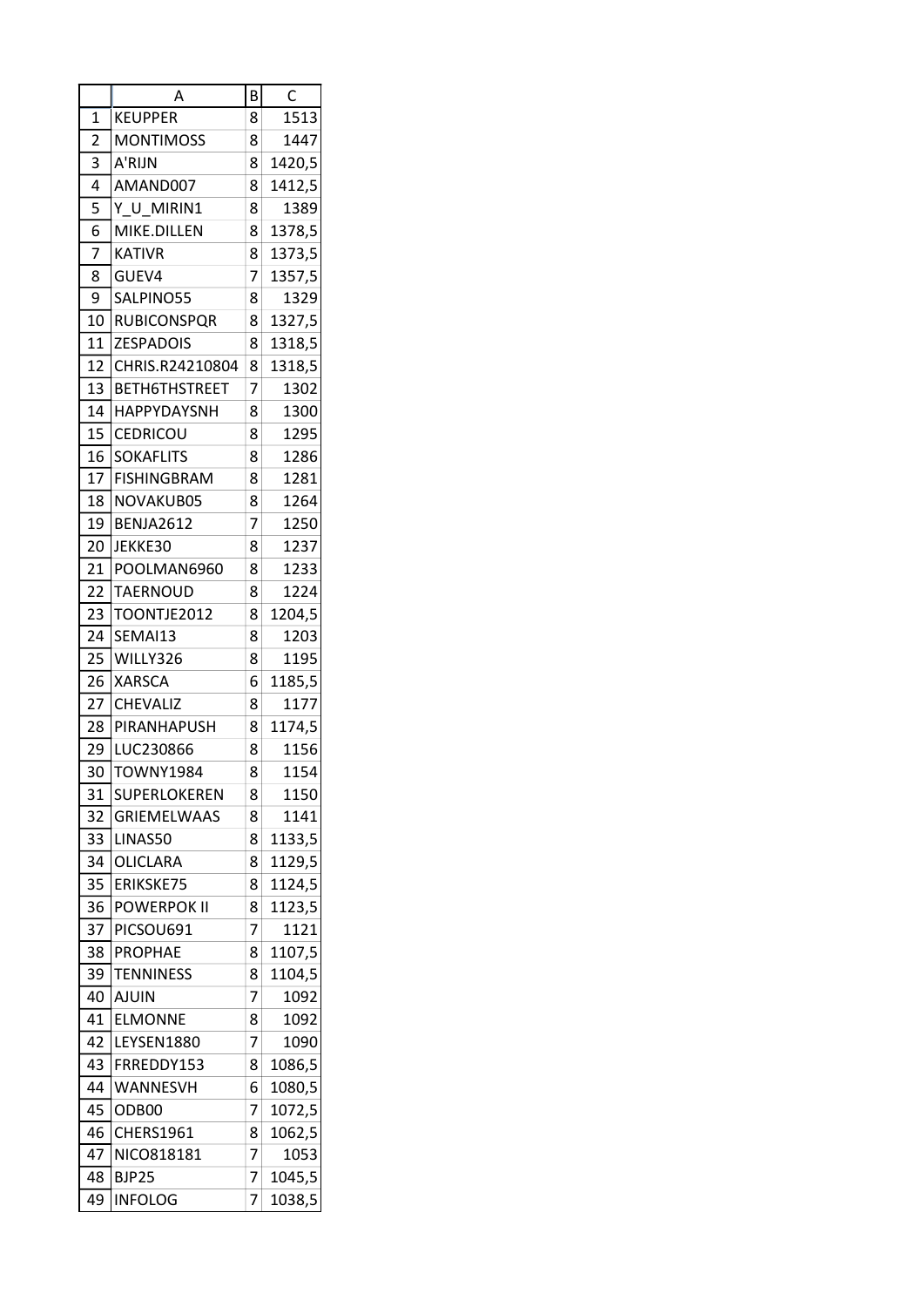|    | Α                  | B | C      |
|----|--------------------|---|--------|
| 50 | MAXIME-M95         | 6 | 1032   |
| 51 | <b>MBOROUX</b>     | 8 | 1030,5 |
| 52 | <b>BJAMESB57</b>   | 8 | 1026   |
| 53 | CARTOGRAPHE        | 6 | 1018,5 |
| 54 | GIDE7              | 8 | 1013,5 |
| 55 | JUANATHAN1313      | 6 | 1009,5 |
| 56 | <b>REDSKINS</b>    | 7 | 1009,5 |
| 57 | <b>EASTSIDENX</b>  | 7 | 1004,5 |
| 58 | <b>CJBART1972</b>  | 8 | 1004,5 |
| 59 | CROUG1975515       | 8 | 985,5  |
| 60 | <b>GEERTORIX</b>   | 7 | 970    |
| 61 | <b>MRBLUESKYZ</b>  | 7 | 954    |
| 62 | SPACEYOSHI         | 7 | 953,5  |
| 63 | MANUGILBART        | 8 | 948,5  |
| 64 | EFIL76             | 7 | 943,5  |
| 65 | <b>RIGLORIEUX</b>  | 8 | 933    |
| 66 | <b>BULLSEYE-BE</b> | 6 | 933    |
| 67 | <b>CABRIOBABE</b>  | 6 | 930,5  |
| 68 | <b>BOFLECK</b>     | 5 | 927,5  |
| 69 | <b>JOAQUIN-BE</b>  | 7 |        |
| 70 | 3 TITZEN 3         | 7 | 921,5  |
| 71 |                    |   | 921,5  |
|    | JUIZYLEGEND        | 6 | 917,5  |
| 72 | CAPELLO63          | 7 | 890,5  |
| 73 | SPA-BLUE           | 6 | 877    |
| 74 | <b>JANOLTOPPER</b> | 5 | 870,5  |
| 75 | SUPERMENSCH2       | 5 | 855    |
| 76 | IPH03BE            | 6 | 849,5  |
| 77 | YONCE69            | 6 | 826,5  |
| 78 | DREADOLAN          | 7 | 823,5  |
| 79 | PEGASE             | 7 | 822,5  |
| 80 | SPADAANTONIO       | 8 | 816    |
| 81 | GEERT11973         | 6 | 802,5  |
| 82 | SPADES755          | 6 | 793,5  |
| 83 | <b>BUGATTIE</b>    | 3 | 778,5  |
| 84 | ZILLIONA           | 6 | 756    |
| 85 | <b>ROBINWOOD</b>   | 6 | 741    |
| 86 | <b>KRISTOLOCO</b>  | 5 | 734,5  |
| 87 | NIKI VEGAS1        | 7 | 732,5  |
| 88 | <b>DONKEYWINS</b>  | 7 | 731    |
| 89 | <b>FISHDELUXX</b>  | 6 | 721    |
| 90 | 86CHIPMUNK86       | 6 | 717    |
| 91 | ISA-0403           | 5 | 712,5  |
| 92 | RASTAMAN2          | 6 | 706,5  |
| 93 | RIVERME105         | 5 | 699    |
| 94 | GEKKEMAN           | 6 | 694,5  |
| 95 | PINSEL398          | 7 | 690    |
| 96 | MAURI500           | 5 | 685    |
| 97 | ARMATA VIOLA       | 6 | 672    |
| 98 | QUAAS87            | 7 | 671,5  |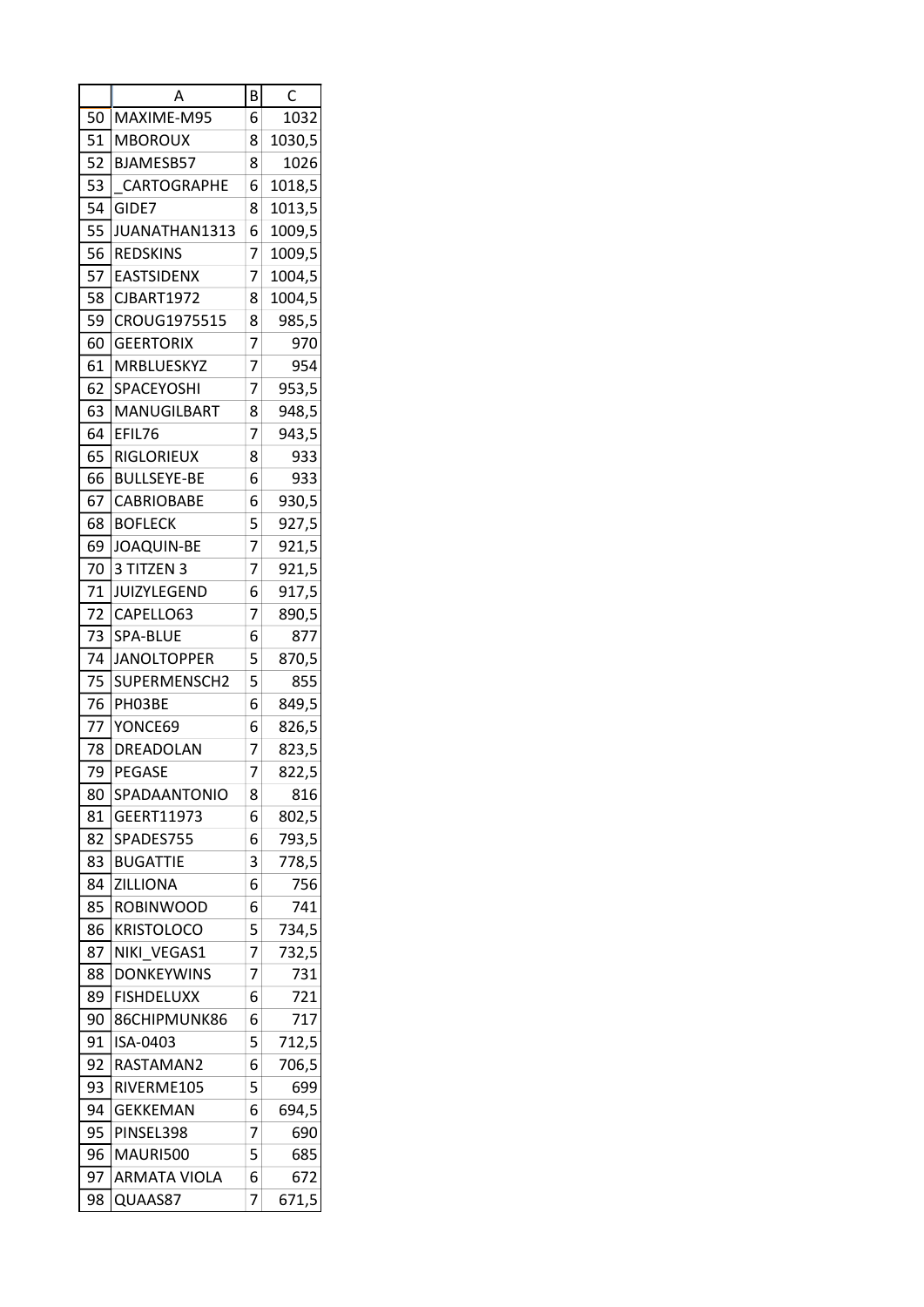| Α                | $\mathsf{B}$   | C     |
|------------------|----------------|-------|
| 99 JOHNVANDENBO  | 6              | 670,5 |
| 100 SIDJO        | 3              | 669,5 |
| 101 STEVENFS9    | 6              | 652   |
| 102 ERIKVDS1972  | 5              | 633   |
| 103 WEELDE       | 4              | 629   |
| 104 ROBBEJOE     | 8              | 628   |
| 105 KATTYONFIRE  | 6              | 610,5 |
| 106 MAXGJOHN3    | 6              | 609,5 |
| 107 PTITITI      | 6              | 608,5 |
| 108 MISSPOK13    | 8              | 606   |
| 109 FABIOVASS    | 5              | 588,5 |
| 110 KABYLIANO10  | $\overline{5}$ | 582,5 |
| 111 FJR-BOY      | 7              | 558   |
| 112 WOLFSLANG    | 3              | 542   |
| 113 ALAINHAVANNA | 4              | 536   |
| 114 DONQUIJOHNNY | 5              | 534   |
| 115 LIGHTSHIRT   | 3              | 521,5 |
| 116 RERAIISEBELG | 4              | 520,5 |
| 117 PAS NASH     | 3              | 513   |
| 118 MRBOND000777 | 4              | 513   |
| 119 VEROKE RR    | 5              | 506   |
| 120 POKERGRAFF12 | 3              | 505   |
|                  |                |       |
| 121 KOENIMONSTA  | 4              | 496   |
| 122JUVE6030      | 2              | 485   |
| 123 HAALST       | 4              | 481,5 |
| 124 DELPHIROM    | 4              | 477,5 |
| 125 MALEJ98      | 5              | 472,5 |
| 126 VARGEZ       | 4              | 470   |
| 127 BATMAN12209  | 5              | 466   |
| 128 OKSYLADY11   | 3              | 465   |
| 129 PEPEKE47     | 5              | 464,5 |
| 130 FJORDEBONKER | 4              | 461   |
| 131 MEUTE7       | 3              | 451   |
| 132 YSBREKER     | 7              | 444,5 |
| 133 MRKAHO       | 4              | 440,5 |
| 134 TOKYOVIBES   | 4              | 434,5 |
| 135 SHAZAZOU     | 3              | 433   |
| 136 GIGI5864     | 5              | 431,5 |
| 137 VALENTINE394 | 4              | 422   |
| 138 BLESSEDKID9  | 3              | 419   |
| 139 LAU MAURICI  | 4              | 417,5 |
| 140 MOI444       | 5              | 409,5 |
| 141 RALF009      | 4              | 403   |
| 142 MIRLIP       | 4              | 400,5 |
| 143 COENALDINHO  | 3              | 385,5 |
| 144 DEBALI       | 3              | 385   |
| 145 LAURAYVAN    | 5              | 381   |
| 146 YOANN133     | 2              | 377   |
| 147 JOKERTAZ98   | 4              | 369,5 |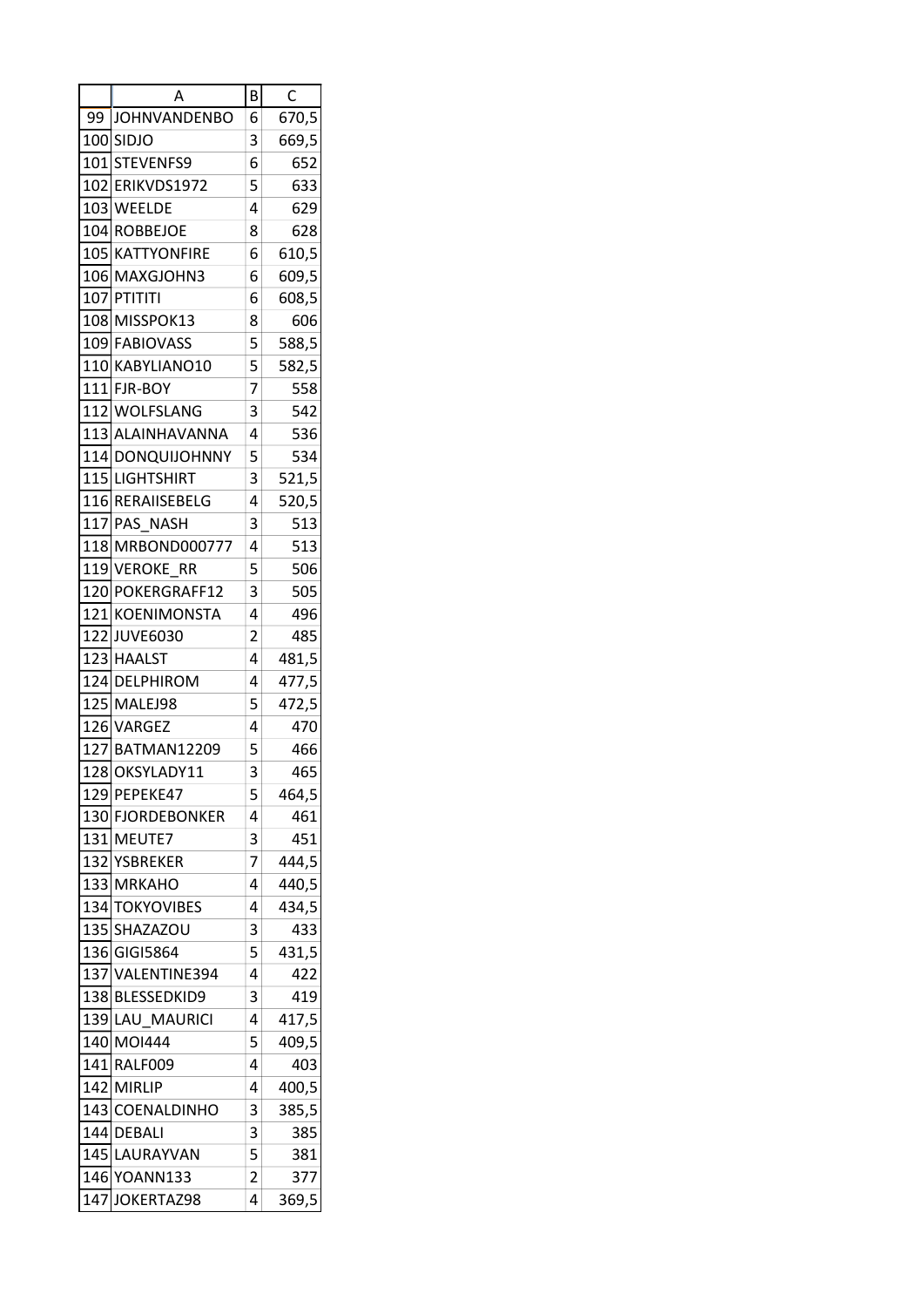|     | Α                 | B           | C     |
|-----|-------------------|-------------|-------|
|     | 148 POKERMICH100  | 5           | 359,5 |
|     | 149 MEUHMEUH      | 3           | 358   |
|     | 150 MESSA333      | 4           | 357,5 |
|     | 151 COMPUTERSTAR  | 4           | 343   |
|     | 152 TURBODRE      | 5           | 337,5 |
|     | 153 DARYLFISH379  | 4           | 332,5 |
|     | 154 DONJUAN1986   | 4           | 328,5 |
|     | 155 HAKKY007      | 4           | 327,5 |
|     | 156 JULIOFRRR     | 4           | 323   |
|     | 157 WEPANAKA      | 3           | 321   |
|     | 158 SYLVOULABICH  | 3           | 313,5 |
|     | 159 TONE2510      | 3           | 305   |
|     | 160 PRADAA777     | 3           | 303   |
|     | 161 GBZJB         | 2           | 298,5 |
|     | 162 MAZOUT123     | 3           | 278   |
|     | 163 JDMPLANET     | 3           | 275,5 |
|     | 164 SEBBB54       | 3           | 275   |
|     | 165 MAVIR09828209 | 2           | 271   |
|     | 166 PIT212        | 2           | 268   |
|     | 167 KIRK PHANTOM  | 3           | 255   |
|     | 168 BLAUWBLOMME   | 2           | 254   |
|     | 169 VOLZETTER     | 3           | 250   |
|     | 170SHOWMAN20      | 6           | 246,5 |
|     | 171 DREETJEN      | 2           | 246   |
|     | 172 VAN DE PERRE  | 2           | 238,5 |
|     | 173 SEDRUL        | 1           | 238   |
|     | 174 RYLFOVII      | $\mathbf 1$ | 236   |
|     | 175 DITCH395      | 1           | 231   |
|     | 176 VDDAN         | 2           | 229,5 |
|     | 177 WILLAME984    | 2           | 226   |
|     | 178 CHAUISSEXY    | 1           | 223,5 |
|     | 179 QUIPER70      | 5           | 222,5 |
|     | 180 CRIMSON007    | 2           | 215,5 |
|     | 181 HEREBY BE     | 2           | 213   |
|     | 182 RIOUD         | 2           | 213   |
|     | 183 GIOCHY999     | 1           | 212   |
|     | 184 MIKE280788    |             |       |
|     |                   | 3           | 212   |
|     | 185 POKAHNIGHTS   | 3           | 210   |
|     | 186 LAMBRPIE      | 3           | 209   |
|     | 187 FRANCKIEF     | 2           | 207   |
|     | 188 TONY-NOAH156  | 2           | 198   |
|     | 189 PTKRISTO      | 3           | 195   |
|     | 190 LEBLANC1      | 2           | 190,5 |
|     | 191 JOKKEM0909    | 2           | 181,5 |
|     | 192 SCALLEBALLE   | 3           | 179   |
|     | 193 GLOCHY        | 2           | 161   |
|     | 194 ANNEMIEKE     | 3           | 160,5 |
|     | 195 ZORGLURB      | 1           | 159   |
| 196 | SALVATUTII        | $\mathbf 1$ | 153   |